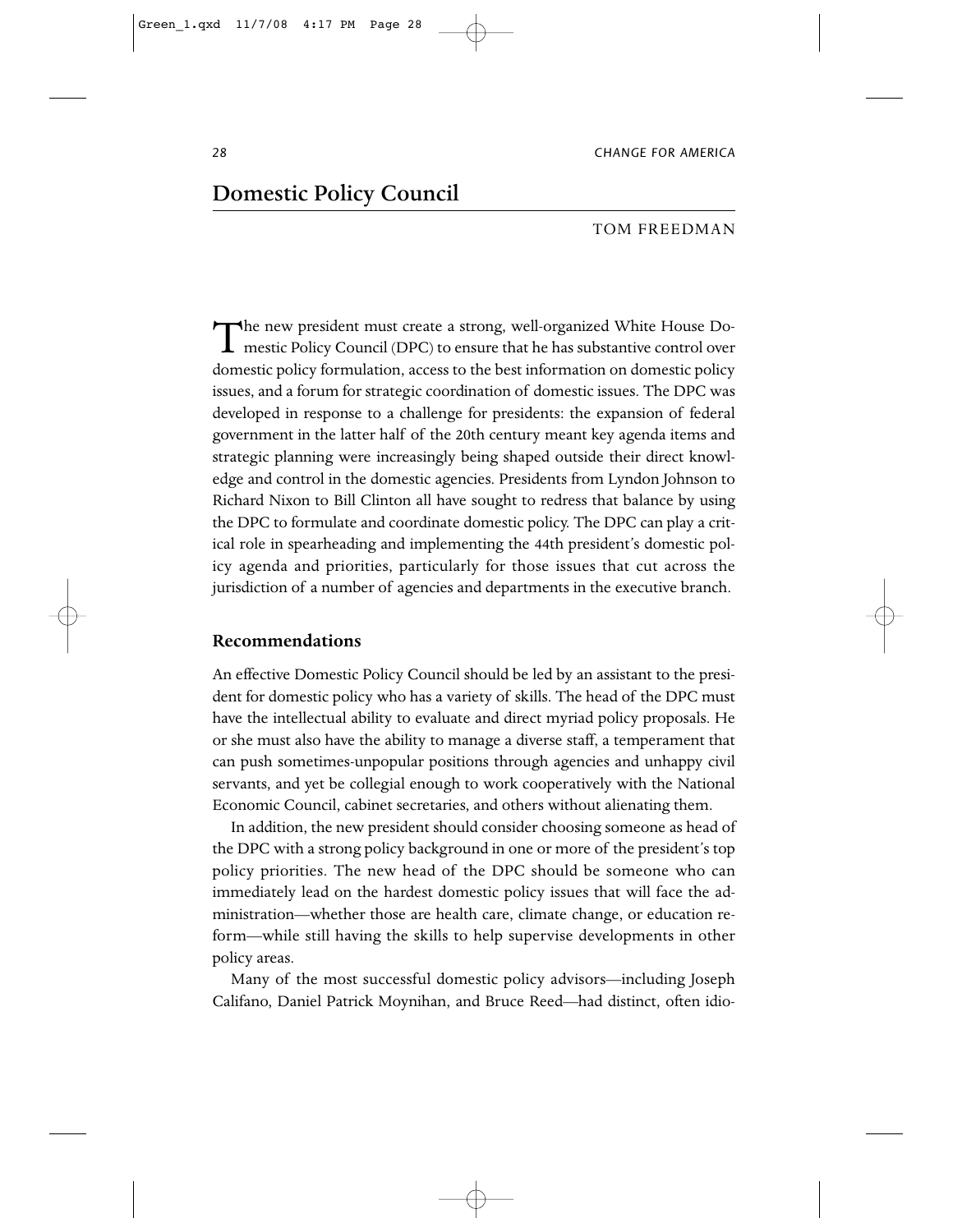syncratic policy views, and were effective in part because they were heterodox and not hemmed in by the traditional interest-group politics that stymied agencies. For that reason, the new president should err on the side of picking a strong-minded thinker rather than someone who will simply be an "honest broker" among agencies and White House offices. In practice, the leader of the DPC should focus on a few major domestic policy agenda items and then delegate significant background work on other issues to a strong deputy and a number of strong special assistants to the president.

The first function the DPC must undertake is as lead strategist and coordinator on domestic policy issues, helping to create a coherent message that reflects the president's direction. It should also work seamlessly with the other White House offices that deal with domestic policy issues, including the NEC, the new National Energy Council, the Office of Management and Budget, and the White House Offices of Legislative Affairs, Political Affairs, Public Liaison, and Communications.

Particularly important relationships for the DPC are with Congress and the White House Office of Legislative Affairs. How well the DPC supports the president's agenda on Capitol Hill and responds to congressional proposals has a major impact on the ultimate success of the president's overall domestic program. The role of coordinator and strategist may take up the bulk of the DPC's time, especially during the run up to the State of the Union addresses, periods in which most presidents roll out a number of policy announcements.

A second role of the DPC is to support the development of domestic policies in key issue areas. The DPC should work with agency experts to make sure the new president has the specific policy proposals he needs to tackle tough problems. It must be able to provide thinking not only about key issues, but also the big, interconnected problems the country faces. In addition, the DPC needs to be able to provide prompt updates and options on emerging issues and crises. When a specific crisis emerges—for instance, an outbreak of school violence or a food safety issue—the DPC must focus the agency response and coordinate the president's policy response.

Finally, the DPC must be a "go-to" source of information for the new president. It should provide easy one-stop shopping for information on any domestic policy, from what is going on in particular arenas to who is handling a certain issue and what policy options exist. The alternative for the White House is no alternative at all—guessing which cabinet agency has the issue, making inquiries, and getting ad hoc, inconsistent, uncoordinated responses back.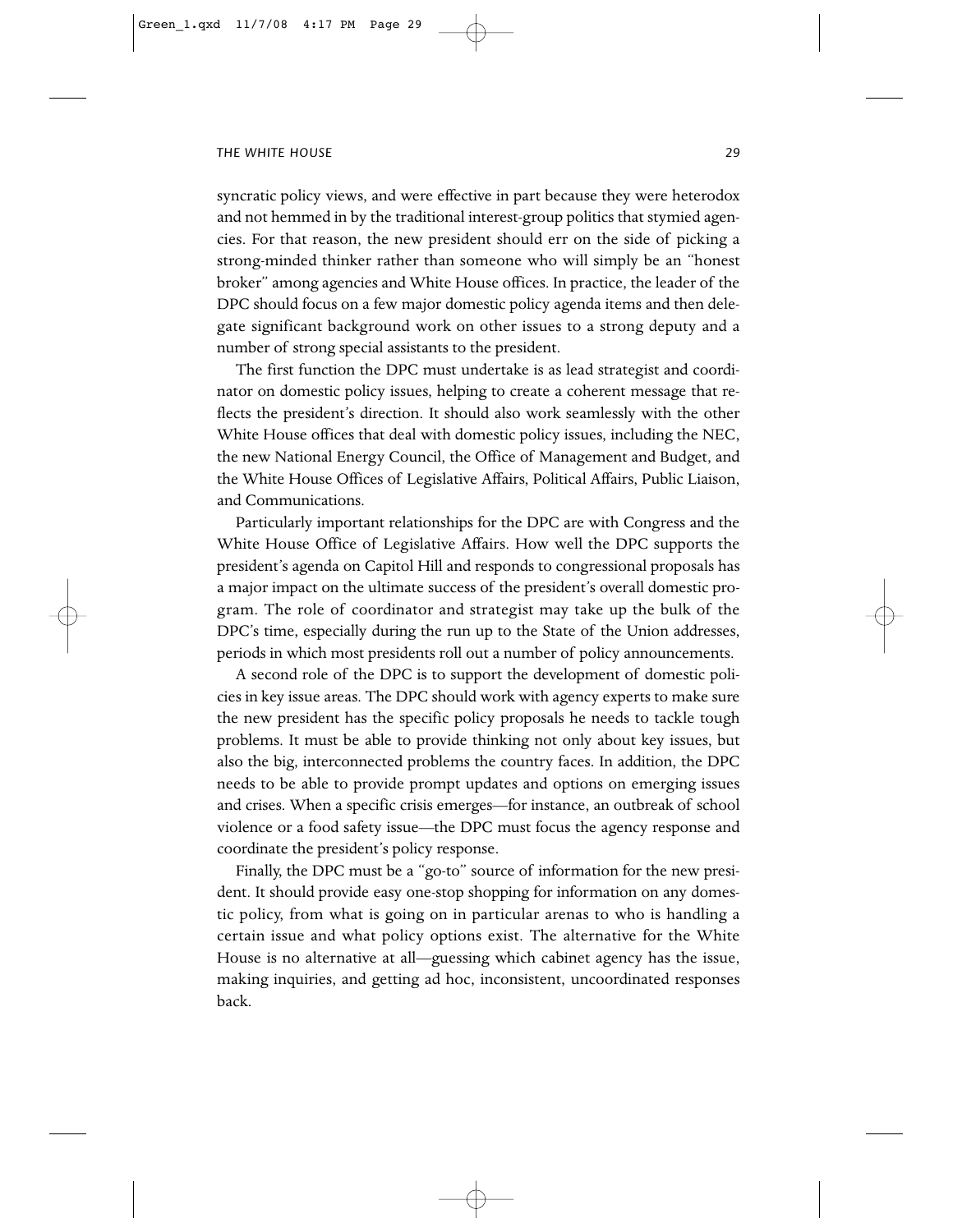Inevitably, there will be tensions between the DPC and the cabinet secretaries and their senior staff at the agencies. If the council provides a common strategy and is a source of clear communication, then the president will get the most out of the vast set of agency know-how and resources. In turn, the agencies will get the chance for input and direction that helps them execute the president's agenda. Moreover, the DPC can be a powerful advocate for the agencies' perspectives from within the White House.

#### *A Policy Agenda*

The council works best when it helps develop new policy ideas that reinforce and demonstrate the president's overall positive vision for the role of government. The DPC must both implement the policy ideas the president outlined in his campaign and balance the need to make progress on a couple of the biggest priorities with the multiplicity of other issues that inevitably arise.

The first of these larger issues is building a strong social safety net. In a global, technological, modern economy, with sharp demographic changes, the question of how to reduce economic and social insecurity while still promoting widely shared economic growth will be paramount.

The DPC should help with the development and passage through Congress of extraordinarily important policies in this arena, including: health care reform, better child care and senior care, and policies that touch on work-life balance issues such as paid sick leave and child and parental care leave. Social safety net issues also will require working closely with the NEC on policies to reduce economic insecurity. This will include rethinking unemployment insurance and trade adjustment assistance programs, and supporting secure retirements for Americans by strengthening Social Security and considering additional retirement tools such as universal 401(k) accounts.

The White House's domestic policy agenda should make it a priority to address the challenges faced by nearly 40 million Americans living in poverty. There are numerous ways to increase opportunity for these Americans, including expanding the Earned Income Tax Credit, extending and reforming programs to fight hunger, using innovative means to provide affordable housing, and implementing a program to help former prisoners reintegrate successfully into society. All of these policies to build a stronger social safety net share some common features: the problems they confront have been overlooked for almost a decade; they often defy common ideological stereotypes; and there is public will for bold action.

A second important area of work for the DPC is to reduce economic insecurity by helping expand opportunity in the new economy. Education policy is a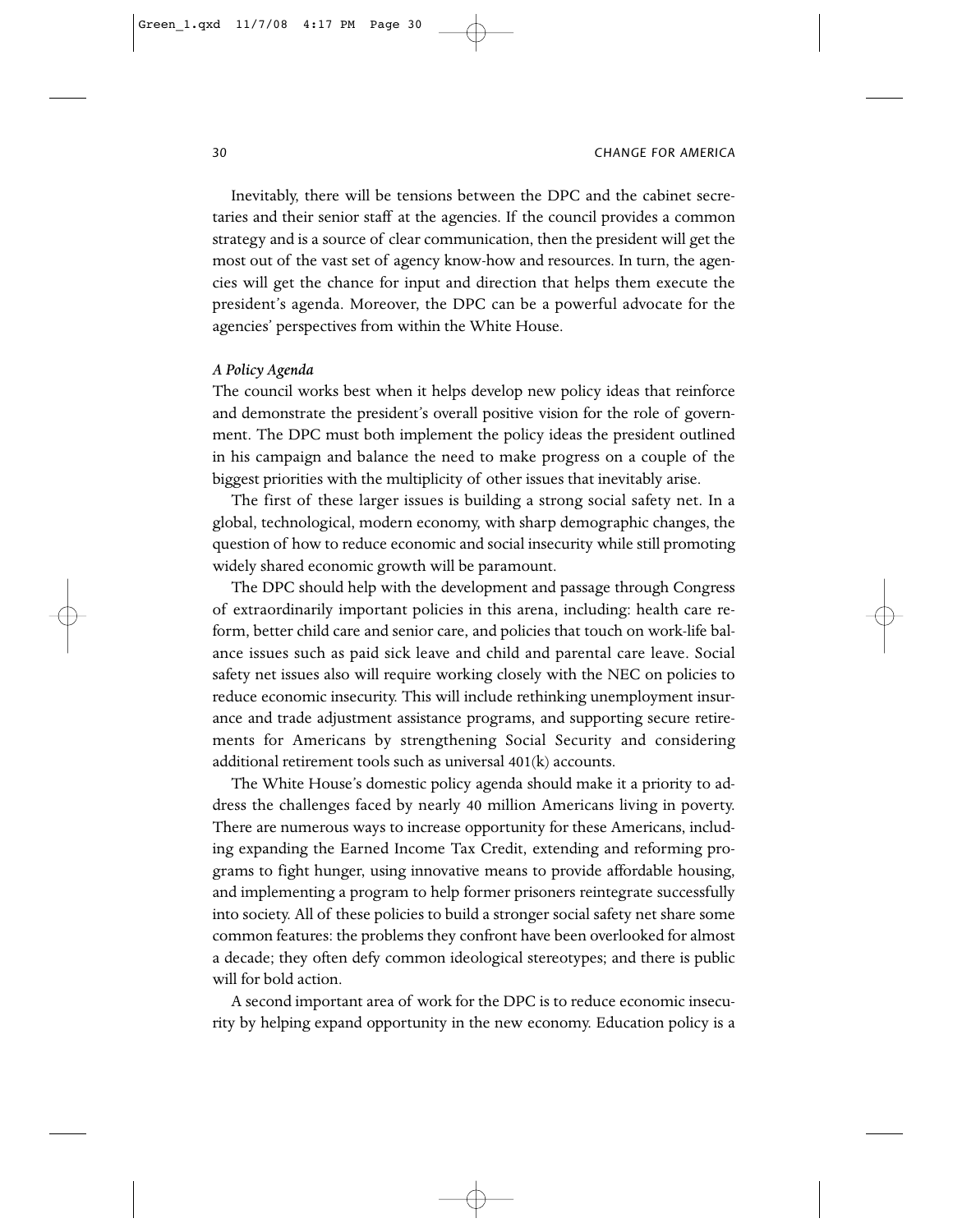key way to generate more opportunity. The council should explore ideas for reforms and investments, including improving teacher pay and accountability, reducing drop-out rates, promoting early childhood education, expanding after-school programs, and making college more affordable.Working with the Department of Education and the Office of Science and Technology Policy, the DPC should also help coordinate the development of more robust educational programs in science, technology, engineering, and mathematics—the so-called STEM disciplines—to boost our nation's future global competitiveness.

A third area of work involves helping the new president break Washington stalemates that have been caused by polarization and special-interest gridlock. Among the big issues where significant steps can be taken are governmental and lobbying reform, immigration, protecting civil rights, fighting crime, and expanding consumer protection. In each of these areas, critical developments have been stymied for the last eight years, but progressive change has public backing. Compromise in some of these fields may be necessary, but in all of them a majority in Congress can likely be built.

Finally, the DPC should work cooperatively with the NEC and other policy shops in the White House on issues in which the DPC is not necessarily the lead entity. These include energy, the environment, rural and urban development strategies, and promoting and regulating technology. It will be useful for the new president early on to make clear how policy responsibilities are divided. One option will be for the president-elect to task his chief of staff to oversee the preparation of a plan for his approval that shows clear lines of policy authority. The plan should show which issues will be under the purview of the DPC, the NEC, other entities, or new councils and task forces.

### *Sequencing the Policy Agenda*

The new president must pay special attention to the sequencing and timetable used to unveil and seek passage of his domestic policy program. The first 100 days of a new administration and the several months after each State of the Union Address serve notice of priorities and are the best opportunity to lead.

The reality is that finding the right sequence for policy proposals should follow Supreme Court Justice Potter Stewart's approach: "You know it when you see it." History suggests that having early accomplishments can build momentum and support. Biting off too much, however, or refusing to compromise can sink a president's popularity and damage his reputational capital, making subsequent new policy announcements less likely to pass.

Staggering day one, first week, and first month signings of executive orders and bills on medium-sized issues while undertaking a major set of policy initia